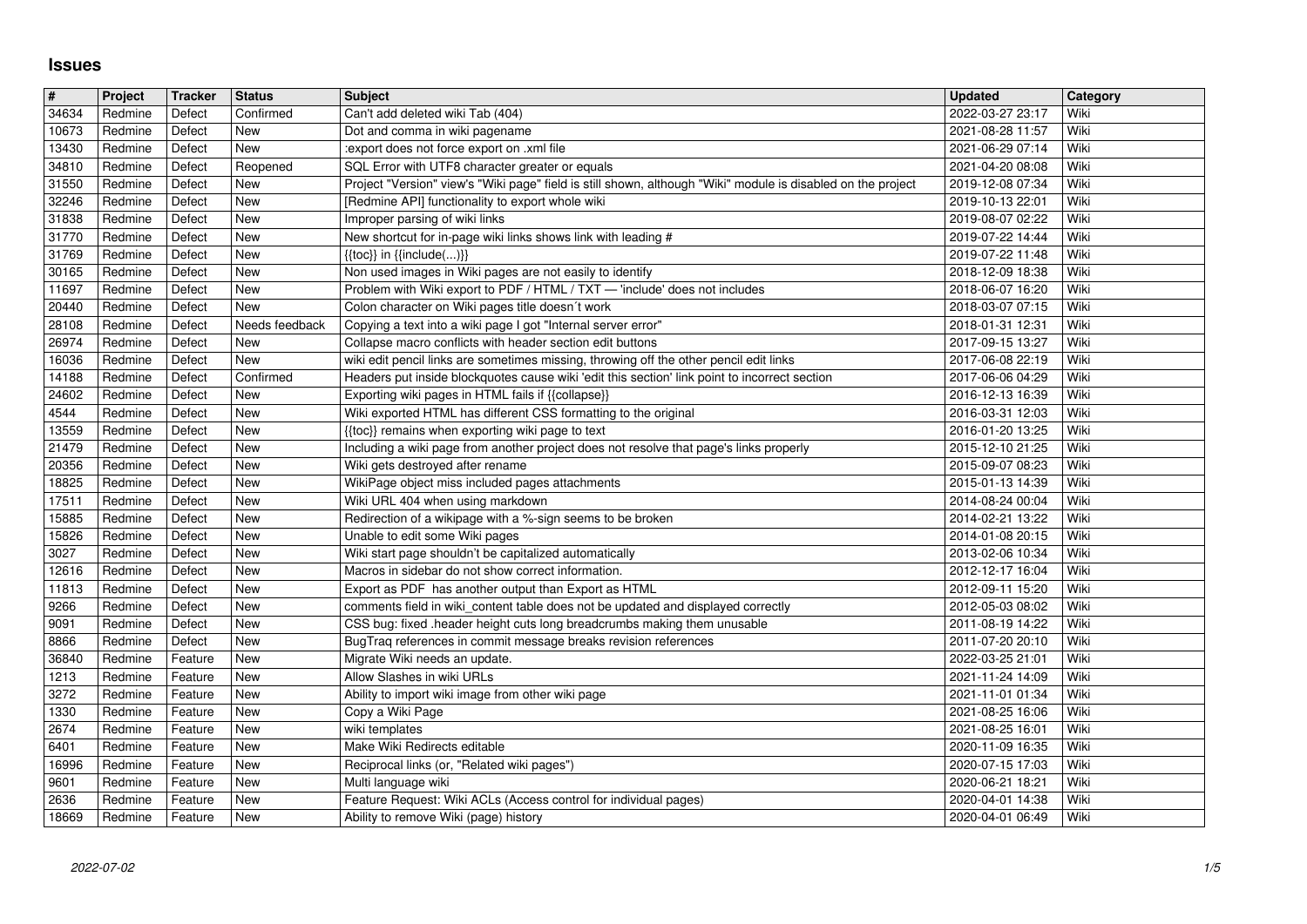| $\overline{\mathbf{H}}$ | Project            | Tracker            | <b>Status</b>            | <b>Subject</b>                                                                                                                                           | <b>Updated</b>                       | Category     |
|-------------------------|--------------------|--------------------|--------------------------|----------------------------------------------------------------------------------------------------------------------------------------------------------|--------------------------------------|--------------|
| 31631<br>11519          | Redmine<br>Redmine | Feature<br>Feature | <b>New</b><br>New        | Add links to child pages to wiki page<br>Ability to edit wiki comments after entry saved                                                                 | 2019-06-27 08:51<br>2019-05-01 01:01 | Wiki<br>Wiki |
| 3547                    | Redmine            | Feature            | <b>New</b>               | Wiki include macro: add ability to include single section                                                                                                | 2019-02-12 11:06                     | Wiki         |
| 18295<br>29631          | Redmine<br>Redmine | Feature<br>Feature | New<br>New               | Soft delete of wiki pages<br>Add support to include repository file content in Wiki                                                                      | 2018-11-12 13:41<br>2018-09-28 15:00 | Wiki<br>Wiki |
| 1994                    | Redmine            | Feature            | New                      | LaTEX support in Wiki, Forums and Issues                                                                                                                 | 2018-09-04 20:50                     | Wiki         |
| 28947<br>29048          | Redmine<br>Redmine | Feature<br>Feature | New<br>New               | Show the existing attachments on the wiki editing page<br>Wiki page permission level                                                                     | 2018-06-27 07:57<br>2018-06-22 17:19 | Wiki<br>Wiki |
| 22923                   | Redmine            | Feature            | New                      | Export Wiki to ODT                                                                                                                                       | 2018-06-05 17:24                     | Wiki         |
| $90\,$                  | Redmine            | Feature            | <b>New</b>               | Show deleted wiki pages or wiki files on the activity                                                                                                    | 2018-04-18 09:25                     | Wiki         |
| 16252<br>26530          | Redmine<br>Redmine | Feature<br>Feature | <b>New</b><br><b>New</b> | Private wiki<br>Links to Wiki pages of unauthorized projects should be smarter                                                                           | 2018-03-31 08:40<br>2018-01-17 00:48 | Wiki<br>Wiki |
| 27233                   | Redmine            | Feature            | New                      | Improve Drop-Down list on Wiki Pages                                                                                                                     | 2017-10-23 18:07                     | Wiki         |
| 1106<br>26593           | Redmine<br>Redmine | Feature<br>Feature | New<br>New               | Embedded repository images in the wiki<br>Change language by url parameter                                                                               | 2017-10-19 01:01<br>2017-07-31 17:59 | Wiki<br>Wiki |
| 26400                   | Redmine            | Feature            | New                      | Side by side diff view in wiki                                                                                                                           | 2017-07-10 13:36                     | Wiki         |
| 26303                   | Redmine            | Feature            | New                      | Wiki include macro: add icons for editing and viewing an included wiki page                                                                              | 2017-06-29 13:54                     | Wiki         |
| 11344<br>17776          | Redmine<br>Redmine | Feature<br>Feature | New<br>New               | Alternate names for Index by title/date<br>Add an option for the wiki start page to be "index by title"                                                  | 2017-01-10 03:42<br>2016-10-27 16:40 | Wiki<br>Wiki |
| 21969                   | Redmine            | Feature            | <b>New</b>               | Add a wiki action to list (lost/hidden) pages which are not referenced in the parent page                                                                | 2016-09-10 21:11                     | Wiki         |
| 22958<br>16324          | Redmine<br>Redmine | Feature<br>Feature | New<br>New               | RFE: Create new 'include_once' macro that pulls in contents from included page once<br>Wiki export as docx file.                                         | 2016-06-24 17:21<br>2016-05-31 10:53 | Wiki<br>Wiki |
| 592                     | Redmine            | Feature            | New                      | User Wiki Page                                                                                                                                           | 2016-05-10 23:04                     | Wiki         |
| 21957                   | Redmine            | Feature            | New                      | Option ignore whitespace in Wiki diff                                                                                                                    | 2016-02-05 05:05                     | Wiki         |
| 4372<br>20426           | Redmine<br>Redmine | Feature<br>Feature | New<br>New               | Wiki include macro: Include specific revision<br>Access to User Account Data from wiki to generate automatic lists in wiki by macro "TaggedUserAccounts" | 2015-10-23 15:20<br>2015-08-27 10:14 | Wiki<br>Wiki |
| 20435                   | Redmine            | Feature            | New                      | Search wiki in specific languages                                                                                                                        | 2015-07-30 01:26                     | Wiki         |
| 10568<br>20126          | Redmine<br>Redmine | Feature<br>Feature | <b>New</b><br>New        | Real-Time Collaborative Editor Wiki<br>Index by date: Show the current a revision number and add a link to show the diff                                 | 2015-07-14 05:17<br>2015-06-18 15:22 | Wiki<br>Wiki |
| 550                     | Redmine            | Feature            | Reopened                 | Function to export whole wiki                                                                                                                            | 2015-06-03 01:18                     | Wiki         |
| 19826                   | Redmine            | Feature            | New<br>New               | Add calendar in wiki pages<br>"What Links Here" in right hand column                                                                                     | 2015-05-13 15:04                     | Wiki<br>Wiki |
| 3879<br>1226            | Redmine<br>Redmine | Feature<br>Feature | New                      | query results on wiki pages                                                                                                                              | 2015-04-07 18:17<br>2015-02-12 21:16 | Wiki         |
| 3074                    | Redmine            | Feature            | New                      | Indention in Wiki of headings and corresponding content based on heading-depth                                                                           | 2015-01-27 20:24                     | Wiki         |
| 2698<br>18656           | Redmine<br>Redmine | Feature<br>Feature | New<br>New               | Wiki Auto-Save currently editing page<br>Markdown links priority                                                                                         | 2015-01-14 09:50<br>2014-12-16 15:20 | Wiki<br>Wiki |
| 18257                   | Redmine            | Feature            | New                      | Allow wiki macros to define the markup used for their documentation                                                                                      | 2014-11-14 03:49                     | Wiki         |
| 18243<br>18042          | Redmine<br>Redmine | Feature            | New<br>New               | Display list of page attachments in edit mode<br>Link to a specific repository in another project                                                        | 2014-10-30 16:12<br>2014-10-07 13:17 | Wiki<br>Wiki |
| 2355                    | Redmine            | Feature<br>Feature | New                      | add a link to diff page to wiki item in activity page                                                                                                    | 2014-10-07 01:53                     | Wiki         |
| 17797                   | Redmine            | Feature            | New                      | If no wiki pages have been created, wiki tab should return something more informative than 404                                                           | 2014-10-03 14:16                     | Wiki         |
| 17238<br>17894          | Redmine<br>Redmine | Feature<br>Feature | New<br>New               | Searching parsed wiki content - Cache option for Wiki pages<br>Collapse macro parameter to uncollapse by default                                         | 2014-09-26 11:25<br>2014-09-17 11:03 | Wiki<br>Wiki |
|                         |                    |                    |                          |                                                                                                                                                          |                                      |              |
|                         |                    |                    |                          |                                                                                                                                                          |                                      |              |
|                         |                    |                    |                          |                                                                                                                                                          |                                      |              |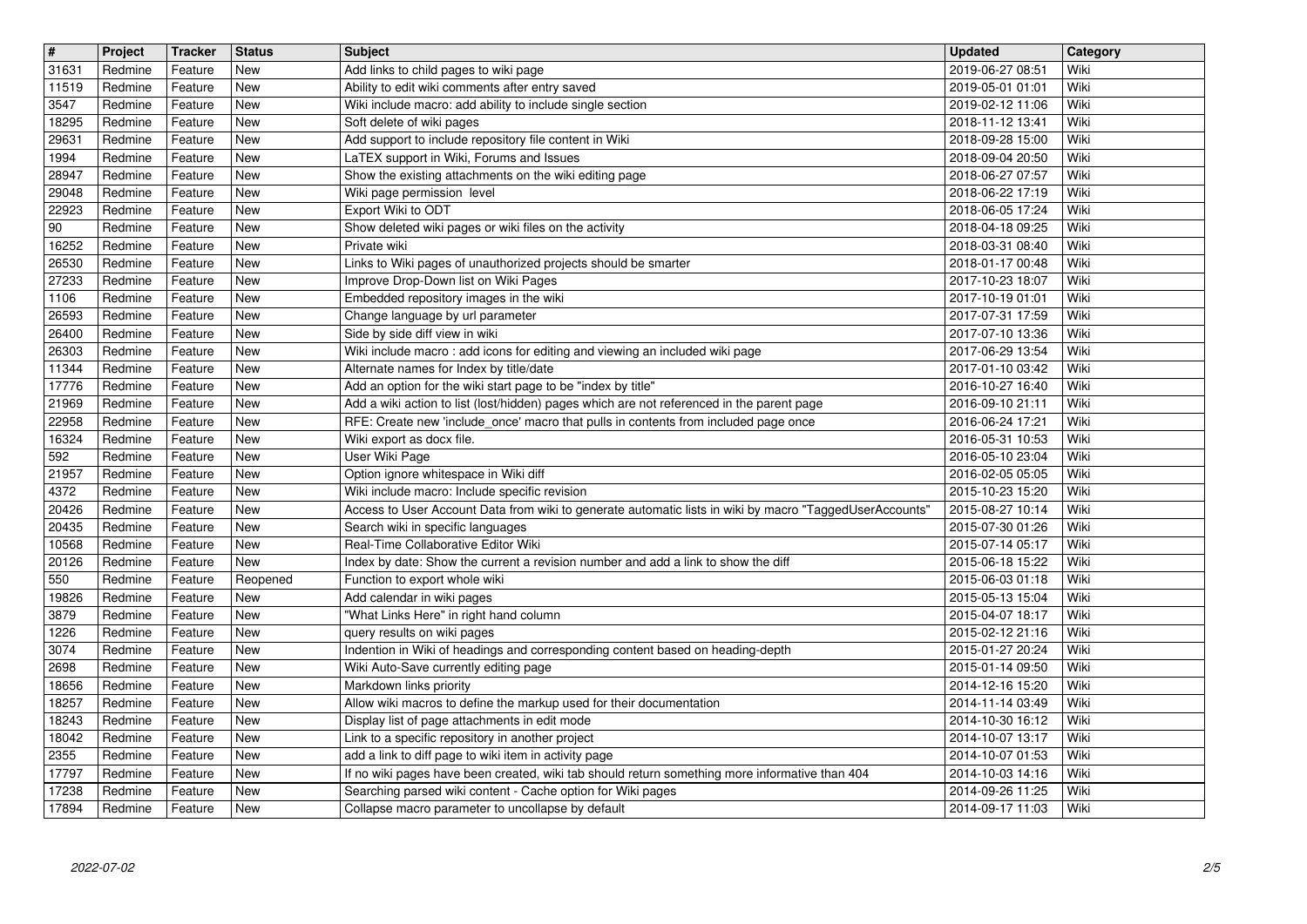| $\sqrt{t}$ | Project | <b>Tracker</b> | <b>Status</b> | <b>Subject</b>                                                                                         | <b>Updated</b>   | Category |
|------------|---------|----------------|---------------|--------------------------------------------------------------------------------------------------------|------------------|----------|
| 17093      | Redmine | Feature        | New           | Roll Based Wiki Permissions                                                                            | 2014-07-03 06:23 | Wiki     |
| 2782       | Redmine | Feature        | New           | Save + Continue or AJAX save POST                                                                      | 2014-06-25 15:03 | Wiki     |
| 17072      | Redmine | Feature        | <b>New</b>    | Integration redmine wiki with yUML syntax                                                              | 2014-06-04 18:44 | Wiki     |
| 16729      | Redmine | Feature        | <b>New</b>    | properties of issue dynamically available in wiki                                                      | 2014-05-01 10:31 | Wiki     |
| 14115      | Redmine | Feature        | New           | Wiki enhancements: parent page and ajax                                                                | 2014-04-24 14:19 | Wiki     |
| 16469      | Redmine | Feature        | New           | Make Diff possible for all revisions                                                                   | 2014-03-31 09:19 | Wiki     |
| 16323      | Redmine | Feature        | New           | Wiki Page Export as md file.                                                                           | 2014-03-12 07:53 | Wiki     |
| 15911      | Redmine | Feature        | New           | Back to top in Wiki                                                                                    | 2014-01-20 16:17 | Wiki     |
| 1208       | Redmine | Feature        | New           | Restructured text support for the wiki                                                                 | 2013-12-19 04:10 | Wiki     |
| 656        | Redmine | Feature        | <b>New</b>    | Roadmap with wiki page                                                                                 | 2013-12-17 20:44 | Wiki     |
| 3933       | Redmine | Feature        | <b>New</b>    | Add docbook export to wiki                                                                             | 2013-10-05 16:02 | Wiki     |
| 13615      | Redmine | Feature        | <b>New</b>    | Back (or HEAD) link in Wiki history page.                                                              | 2013-03-27 21:02 | Wiki     |
| 1439       | Redmine | Feature        | <b>New</b>    | Interlinking between wiki and issues                                                                   | 2013-03-18 05:46 | Wiki     |
| 13369      | Redmine | Feature        | New           | Hidden wiki text that can be view-ed with adequate rights                                              | 2013-03-10 14:19 | Wiki     |
| 13294      | Redmine | Feature        | New           | More powerful includes                                                                                 | 2013-02-26 13:37 | Wiki     |
| 12875      | Redmine | Feature        | New           | Wiki links to Overview/Activity/Roadmap/Issues/Documents/Files/News/Forums/etc of a particular project | 2013-01-20 21:34 | Wiki     |
| 480        | Redmine | Feature        | New           | Wiki: Support categories tagging and autolisting                                                       | 2012-12-05 03:02 | Wiki     |
| 12051      | Redmine | Feature        | New           | Wiki variables                                                                                         | 2012-10-12 23:13 | Wiki     |
| 11978      | Redmine | Feature        | <b>New</b>    | Wiki pages for groups or wiki pages section with separate ACL                                          | 2012-09-28 03:03 | Wiki     |
| 11351      | Redmine | Feature        | <b>New</b>    | Extract code snippets from a project's VCS directly into the wiki                                      | 2012-07-09 13:11 | Wiki     |
| 4062       | Redmine | Feature        | New           | Wiki: Feature request:Auto-replace text with another user-defined                                      | 2012-07-06 21:02 | Wiki     |
| 6188       | Redmine | Feature        | <b>New</b>    | Ability to link Wiki page specific version                                                             | 2012-06-29 14:51 | Wiki     |
| 10729      | Redmine | Feature        | New           | Embedded wiki pages should have their headings editable from the embedding page                        | 2012-05-03 11:37 | Wiki     |
| 1087       | Redmine | Feature        | New           | Commenting system on wiki                                                                              | 2012-05-03 08:08 | Wiki     |
| 10406      | Redmine | Feature        | New           | Wiki tree bulk edit                                                                                    | 2012-03-08 17:35 | Wiki     |
| 10407      | Redmine | Feature        | New           | Wiki page has a tree weight                                                                            | 2012-03-08 17:11 | Wiki     |
| 9482       | Redmine | Feature        | New           | Wiki - minor change without notification                                                               | 2012-03-08 16:48 | Wiki     |
| 10035      | Redmine | Feature        | New           | Include sub-projects in the breadcrumb                                                                 | 2012-01-20 14:18 | Wiki     |
| 1187       | Redmine | Feature        | <b>New</b>    | Relate a Wiki page to a project module.                                                                | 2012-01-05 17:50 | Wiki     |
| 9733       | Redmine | Feature        | <b>New</b>    | WIKI macro to insert database query result as wiki table                                               | 2011-12-13 10:47 | Wiki     |
| 6845       | Redmine | Feature        | New           | Add a real title field for wiki pages                                                                  | 2011-12-08 12:08 | Wiki     |
| 9114       | Redmine | Feature        | New           | List incoming links in wiki-pages                                                                      | 2011-12-07 16:44 | Wiki     |
| 9315       | Redmine | Feature        | New           | Wiki Page as MS OneNote                                                                                | 2011-09-24 16:56 | Wiki     |
| 9115       | Redmine | Feature        | New           | special lists of wiki-pages                                                                            | 2011-08-24 11:43 | Wiki     |
| 4301       | Redmine | Feature        | New           | position Wiki Toc in sidebar                                                                           | 2011-08-02 06:59 | Wiki     |
| 8928       | Redmine | Feature        | New           | Use autocomplete in the wiki rename page to change parent page                                         | 2011-07-30 10:51 | Wiki     |
| 8463       | Redmine | Feature        | New           | View Wiki source                                                                                       | 2011-05-30 10:55 | Wiki     |
| 547        | Redmine | Feature        | New           | Access to non existing pages directly for the wiki                                                     | 2011-03-29 14:14 | Wiki     |
| 7971       | Redmine | Feature        | New           | Syntax to create a link that opens a new windows                                                       | 2011-03-23 20:40 | Wiki     |
| 1075       | Redmine | Feature        | New           | Wiki shared across sub-projects                                                                        | 2011-03-15 22:53 | Wiki     |
| 7749       | Redmine | Feature        | New           | Set the order of sub wiki pages manully on "index by title"                                            | 2011-03-01 18:35 | Wiki     |
| 7536       | Redmine | Feature        | New           | Automatic routing to another project's WIKI (Global WIKI)                                              | 2011-02-04 00:18 | Wiki     |
| 7066       | Redmine | Feature        | New           | Develop wiki save and continue feature                                                                 | 2011-01-17 20:49 | Wiki     |
|            |         |                |               |                                                                                                        |                  |          |
|            |         |                |               |                                                                                                        |                  |          |
|            |         |                |               |                                                                                                        |                  |          |
|            |         |                |               |                                                                                                        |                  |          |
|            |         |                |               |                                                                                                        |                  |          |
|            |         |                |               |                                                                                                        |                  |          |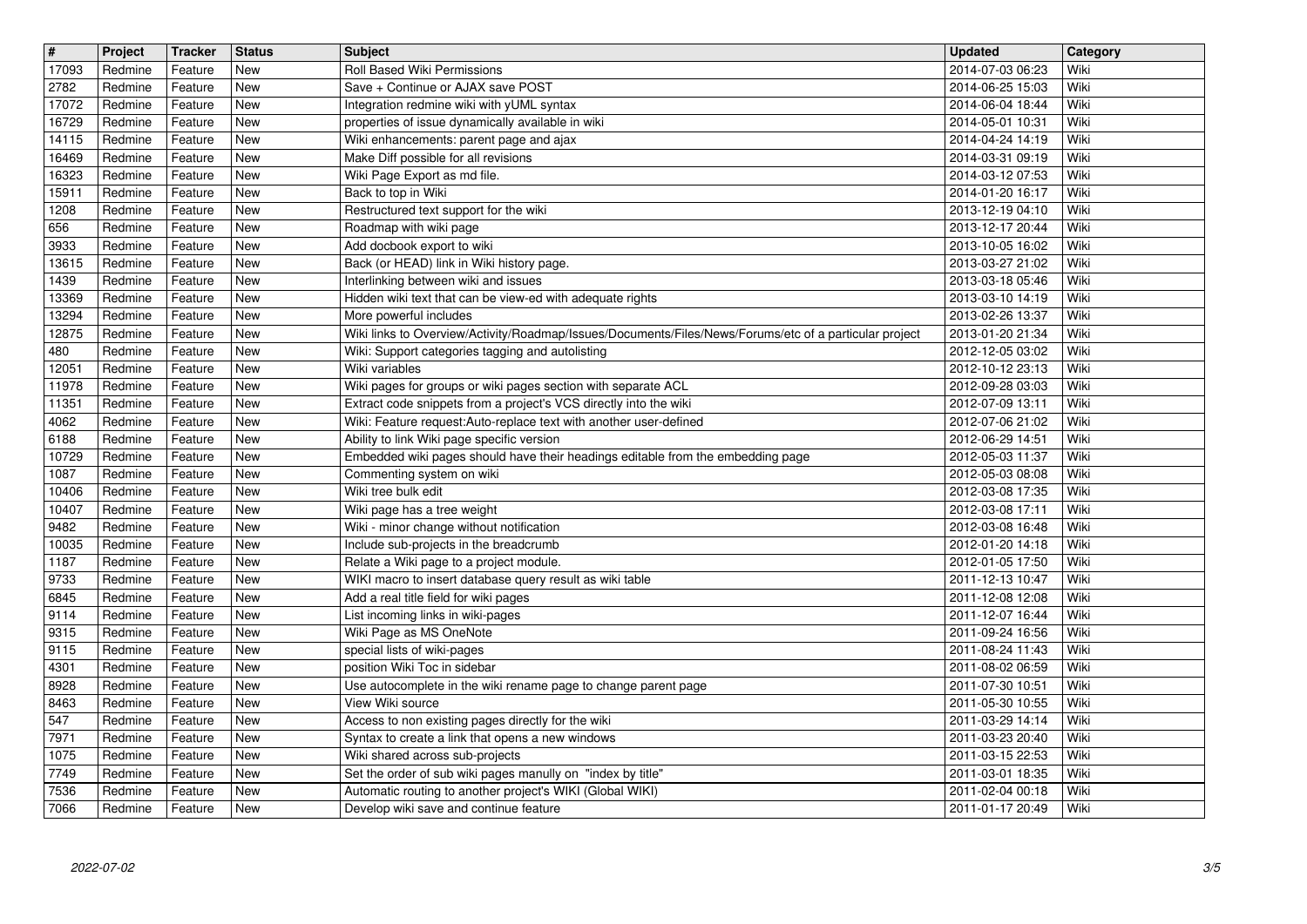| 2010-12-29 20:12<br>Wiki<br>7200<br>Redmine<br>New<br>Current Page Inheritance in Sidebar<br>Feature<br>3765<br>Creating article in Wiki<br>Wiki<br>New<br>2010-12-11 21:33<br>Redmine<br>Feature<br>Wiki template for version wiki pages<br>6989<br>New<br>2010-11-26 17:21<br>Wiki<br>Redmine<br>Feature<br>Export to LaTeX using Redcloth 4<br>2219<br>New<br>2010-09-02 05:21<br>Wiki<br>Redmine<br>Feature<br>Attatched wiki images are not included in export to HTML<br>3228<br>Redmine<br>New<br>2010-08-24 00:33<br>Wiki<br>Feature<br>Have wiki links display linked page title<br>806<br>Redmine<br>Feature<br>New<br>2010-06-01 13:15<br>Wiki<br>status "out of date" for wiki pages<br>5103<br>Redmine<br><b>New</b><br>2010-03-17 16:55<br>Wiki<br>Feature<br>Add discussion thread for each wiki page<br>5029<br><b>New</b><br>2010-03-10 09:57<br>Wiki<br>Redmine<br>Feature<br>Convert internal URLs to canonic wiki links<br>Wiki<br><b>New</b><br>4987<br>Redmine<br>Feature<br>2010-03-04 23:15<br>Wiki<br>4717<br>Redmine<br><b>New</b><br>Make wiki tab link use the actual link that contains the page name.<br>2010-02-02 15:21<br>Feature<br>4258<br><b>New</b><br>Improve tab order in wikis<br>2009-11-20 20:01<br>Wiki<br>Redmine<br>Feature<br>Wiki attachment history<br>4032<br><b>New</b><br>2009-10-15 09:42<br>Wiki<br>Redmine<br>Feature<br>Cucumber features in wiki<br>3684<br>Feature<br>New<br>2009-07-31 09:11<br>Wiki<br>Redmine<br>2876<br>Redmine<br><b>New</b><br>Wiki<br>Feature<br>A simple plan for wiki concurrent edition<br>2009-06-30 22:34<br>Wiki "Blocks"<br>3205<br>Redmine<br>Feature<br><b>New</b><br>2009-04-20 12:20<br>Wiki<br>2953<br>Redmine<br>application launch URLs not rendered as link<br>Wiki<br>Feature<br><b>New</b><br>2009-03-12 19:06<br>2947<br>Redmine<br><b>New</b><br>Add a wrapping-setting button to edit-windows<br>Wiki<br>Feature<br>2009-03-11 00:42<br>Wiki<br>1325<br>Redmine<br><b>New</b><br>Allow cross page links to reference attachments.<br>Feature<br>2008-11-11 10:36<br>2084<br><b>New</b><br>Customizable "protocols" to generate external links<br>2008-10-24 14:48<br>Wiki<br>Redmine<br>Feature<br>Wiki<br>1856<br><b>New</b><br>Link syntax is inconsistent<br>2008-09-21 14:03<br>Redmine<br>Feature<br><b>New</b><br>Allow linking between release and docs<br>2008-07-31 14:38<br>Wiki<br>1722<br>Redmine<br>Feature<br>New<br>Add an option to make RedCloth not use hard_breaks<br>1219<br>2008-07-03 11:50<br>Wiki<br>Redmine<br>Feature<br>1548<br>Redmine<br><b>New</b><br>bookmarks of wiki pages<br>2008-06-30 20:27<br>Wiki<br>Feature<br>Link to included page in wiki<br>1533<br>Redmine<br><b>New</b><br>2008-06-26 13:51<br>Wiki<br>Feature<br>Users should be able to replace a wiki file attachment<br>1504<br>Redmine<br>2008-06-19 20:32<br>Wiki<br>Feature<br><b>New</b><br>Questions/clarifications<br>2008-06-13 12:30<br>Wiki<br>1440<br>Redmine<br>Feature<br><b>New</b><br>Wiki<br>Patch<br><b>New</b><br>Rake task to export wiki to HTML/PDF<br>2022-06-02 15:25<br>29649<br>Redmine<br>32381<br>Redmine<br>Patch<br><b>New</b><br>Wiki preview : manage dynamic content<br>2019-10-31 18:04<br>Wiki<br>atom available on wiki page footer<br>Wiki<br>13665<br>Redmine<br>Patch<br><b>New</b><br>2018-08-27 14:39<br>Redmine<br>Patch<br><b>New</b><br>Template engine<br>2018-01-16 17:13<br>Wiki<br>3806<br>15982<br>New<br>Inconsitent wiki history functionaility<br>Patch<br>2014-02-07 10:31<br>Wiki<br>Redmine<br>1700<br>Redmine<br>Patch<br><b>New</b><br>Support for extra macros to help in move from trac<br>2011-12-05 10:20<br>Wiki<br>Fix redirection to non-latin wiki pages after logon<br>9096<br>Redmine<br>Patch<br><b>New</b><br>2011-08-24 18:25<br>Wiki<br>1857<br>Redmine<br><b>New</b><br>Make {{toc}} render as properly nested list + skip support<br>2010-11-06 19:46<br>Wiki<br>Patch<br>3274<br>Patch<br><b>New</b><br>Wiki Page Categories<br>2010-10-25 17:02<br>Wiki<br>Redmine<br>New<br>Hyperlinks with "%" or "!" at the end<br>6330<br>Patch<br>2010-10-05 15:04<br>Wiki<br>Redmine<br>3749<br>Wiki<br>Patch<br>New<br>Wiki. TOC. The standardised anchors and admissible "fragment" part of URI.<br>2009-08-18 01:10<br>Redmine<br>Redmine<br>Website (redmine.org)<br>Defect<br>Confirmed<br>2021-05-11 05:59<br>GDPR compliance<br>32438<br>Redmine<br>Defect<br><b>New</b><br>Update the public site www.redmine.org ti latest release<br>2020-12-28 02:53<br>Website (redmine.org)<br>Update time zones databese on the web site http://www.redmine.org<br>24557<br>New<br>Redmine<br>Defect<br>2020-07-29 09:48<br>Website (redmine.org)<br>One of the SSL Certificates of redmine.org seems to be expired<br>33544<br>New<br>Website (redmine.org)<br>Redmine<br>Defect<br>2020-06-25 11:49<br>32201<br>New<br>Issue auto-assignment to JPL based on Website category<br>2019-10-08 06:36<br>Website (redmine.org)<br>Redmine<br>Defect<br>2022-07-02 | $\overline{\mathbf{H}}$ | Project | <b>Tracker</b> | <b>Status</b> | <b>Subject</b>                                  | <b>Updated</b>   | Category |
|-----------------------------------------------------------------------------------------------------------------------------------------------------------------------------------------------------------------------------------------------------------------------------------------------------------------------------------------------------------------------------------------------------------------------------------------------------------------------------------------------------------------------------------------------------------------------------------------------------------------------------------------------------------------------------------------------------------------------------------------------------------------------------------------------------------------------------------------------------------------------------------------------------------------------------------------------------------------------------------------------------------------------------------------------------------------------------------------------------------------------------------------------------------------------------------------------------------------------------------------------------------------------------------------------------------------------------------------------------------------------------------------------------------------------------------------------------------------------------------------------------------------------------------------------------------------------------------------------------------------------------------------------------------------------------------------------------------------------------------------------------------------------------------------------------------------------------------------------------------------------------------------------------------------------------------------------------------------------------------------------------------------------------------------------------------------------------------------------------------------------------------------------------------------------------------------------------------------------------------------------------------------------------------------------------------------------------------------------------------------------------------------------------------------------------------------------------------------------------------------------------------------------------------------------------------------------------------------------------------------------------------------------------------------------------------------------------------------------------------------------------------------------------------------------------------------------------------------------------------------------------------------------------------------------------------------------------------------------------------------------------------------------------------------------------------------------------------------------------------------------------------------------------------------------------------------------------------------------------------------------------------------------------------------------------------------------------------------------------------------------------------------------------------------------------------------------------------------------------------------------------------------------------------------------------------------------------------------------------------------------------------------------------------------------------------------------------------------------------------------------------------------------------------------------------------------------------------------------------------------------------------------------------------------------------------------------------------------------------------------------------------------------------------------------------------------------------------------------------------------------------------------------------------------------------------------------------------------------------------------------------------------------------------------------------------------------------------------------------------------------------------------------------------------------------------------------------------------------------------------------------------------------------------------------------------------------------------------------------------------------------------------------------------------------------------------------------------------------------------------------------------------------------------------------------------------------------------------------------------------------------------------------------------------------------------------------------------------------------------------------------------------------------------|-------------------------|---------|----------------|---------------|-------------------------------------------------|------------------|----------|
| 28882                                                                                                                                                                                                                                                                                                                                                                                                                                                                                                                                                                                                                                                                                                                                                                                                                                                                                                                                                                                                                                                                                                                                                                                                                                                                                                                                                                                                                                                                                                                                                                                                                                                                                                                                                                                                                                                                                                                                                                                                                                                                                                                                                                                                                                                                                                                                                                                                                                                                                                                                                                                                                                                                                                                                                                                                                                                                                                                                                                                                                                                                                                                                                                                                                                                                                                                                                                                                                                                                                                                                                                                                                                                                                                                                                                                                                                                                                                                                                                                                                                                                                                                                                                                                                                                                                                                                                                                                                                                                                                                                                                                                                                                                                                                                                                                                                                                                                                                                                                                                                             | 5402                    | Redmine | Feature        | <b>New</b>    | Wiki diff: line by line instead of word by word | 2011-01-05 23:58 | Wiki     |
|                                                                                                                                                                                                                                                                                                                                                                                                                                                                                                                                                                                                                                                                                                                                                                                                                                                                                                                                                                                                                                                                                                                                                                                                                                                                                                                                                                                                                                                                                                                                                                                                                                                                                                                                                                                                                                                                                                                                                                                                                                                                                                                                                                                                                                                                                                                                                                                                                                                                                                                                                                                                                                                                                                                                                                                                                                                                                                                                                                                                                                                                                                                                                                                                                                                                                                                                                                                                                                                                                                                                                                                                                                                                                                                                                                                                                                                                                                                                                                                                                                                                                                                                                                                                                                                                                                                                                                                                                                                                                                                                                                                                                                                                                                                                                                                                                                                                                                                                                                                                                                   |                         |         |                |               |                                                 |                  |          |
|                                                                                                                                                                                                                                                                                                                                                                                                                                                                                                                                                                                                                                                                                                                                                                                                                                                                                                                                                                                                                                                                                                                                                                                                                                                                                                                                                                                                                                                                                                                                                                                                                                                                                                                                                                                                                                                                                                                                                                                                                                                                                                                                                                                                                                                                                                                                                                                                                                                                                                                                                                                                                                                                                                                                                                                                                                                                                                                                                                                                                                                                                                                                                                                                                                                                                                                                                                                                                                                                                                                                                                                                                                                                                                                                                                                                                                                                                                                                                                                                                                                                                                                                                                                                                                                                                                                                                                                                                                                                                                                                                                                                                                                                                                                                                                                                                                                                                                                                                                                                                                   |                         |         |                |               |                                                 |                  |          |
|                                                                                                                                                                                                                                                                                                                                                                                                                                                                                                                                                                                                                                                                                                                                                                                                                                                                                                                                                                                                                                                                                                                                                                                                                                                                                                                                                                                                                                                                                                                                                                                                                                                                                                                                                                                                                                                                                                                                                                                                                                                                                                                                                                                                                                                                                                                                                                                                                                                                                                                                                                                                                                                                                                                                                                                                                                                                                                                                                                                                                                                                                                                                                                                                                                                                                                                                                                                                                                                                                                                                                                                                                                                                                                                                                                                                                                                                                                                                                                                                                                                                                                                                                                                                                                                                                                                                                                                                                                                                                                                                                                                                                                                                                                                                                                                                                                                                                                                                                                                                                                   |                         |         |                |               |                                                 |                  |          |
|                                                                                                                                                                                                                                                                                                                                                                                                                                                                                                                                                                                                                                                                                                                                                                                                                                                                                                                                                                                                                                                                                                                                                                                                                                                                                                                                                                                                                                                                                                                                                                                                                                                                                                                                                                                                                                                                                                                                                                                                                                                                                                                                                                                                                                                                                                                                                                                                                                                                                                                                                                                                                                                                                                                                                                                                                                                                                                                                                                                                                                                                                                                                                                                                                                                                                                                                                                                                                                                                                                                                                                                                                                                                                                                                                                                                                                                                                                                                                                                                                                                                                                                                                                                                                                                                                                                                                                                                                                                                                                                                                                                                                                                                                                                                                                                                                                                                                                                                                                                                                                   |                         |         |                |               |                                                 |                  |          |
|                                                                                                                                                                                                                                                                                                                                                                                                                                                                                                                                                                                                                                                                                                                                                                                                                                                                                                                                                                                                                                                                                                                                                                                                                                                                                                                                                                                                                                                                                                                                                                                                                                                                                                                                                                                                                                                                                                                                                                                                                                                                                                                                                                                                                                                                                                                                                                                                                                                                                                                                                                                                                                                                                                                                                                                                                                                                                                                                                                                                                                                                                                                                                                                                                                                                                                                                                                                                                                                                                                                                                                                                                                                                                                                                                                                                                                                                                                                                                                                                                                                                                                                                                                                                                                                                                                                                                                                                                                                                                                                                                                                                                                                                                                                                                                                                                                                                                                                                                                                                                                   |                         |         |                |               |                                                 |                  |          |
|                                                                                                                                                                                                                                                                                                                                                                                                                                                                                                                                                                                                                                                                                                                                                                                                                                                                                                                                                                                                                                                                                                                                                                                                                                                                                                                                                                                                                                                                                                                                                                                                                                                                                                                                                                                                                                                                                                                                                                                                                                                                                                                                                                                                                                                                                                                                                                                                                                                                                                                                                                                                                                                                                                                                                                                                                                                                                                                                                                                                                                                                                                                                                                                                                                                                                                                                                                                                                                                                                                                                                                                                                                                                                                                                                                                                                                                                                                                                                                                                                                                                                                                                                                                                                                                                                                                                                                                                                                                                                                                                                                                                                                                                                                                                                                                                                                                                                                                                                                                                                                   |                         |         |                |               |                                                 |                  |          |
|                                                                                                                                                                                                                                                                                                                                                                                                                                                                                                                                                                                                                                                                                                                                                                                                                                                                                                                                                                                                                                                                                                                                                                                                                                                                                                                                                                                                                                                                                                                                                                                                                                                                                                                                                                                                                                                                                                                                                                                                                                                                                                                                                                                                                                                                                                                                                                                                                                                                                                                                                                                                                                                                                                                                                                                                                                                                                                                                                                                                                                                                                                                                                                                                                                                                                                                                                                                                                                                                                                                                                                                                                                                                                                                                                                                                                                                                                                                                                                                                                                                                                                                                                                                                                                                                                                                                                                                                                                                                                                                                                                                                                                                                                                                                                                                                                                                                                                                                                                                                                                   |                         |         |                |               |                                                 |                  |          |
|                                                                                                                                                                                                                                                                                                                                                                                                                                                                                                                                                                                                                                                                                                                                                                                                                                                                                                                                                                                                                                                                                                                                                                                                                                                                                                                                                                                                                                                                                                                                                                                                                                                                                                                                                                                                                                                                                                                                                                                                                                                                                                                                                                                                                                                                                                                                                                                                                                                                                                                                                                                                                                                                                                                                                                                                                                                                                                                                                                                                                                                                                                                                                                                                                                                                                                                                                                                                                                                                                                                                                                                                                                                                                                                                                                                                                                                                                                                                                                                                                                                                                                                                                                                                                                                                                                                                                                                                                                                                                                                                                                                                                                                                                                                                                                                                                                                                                                                                                                                                                                   |                         |         |                |               |                                                 |                  |          |
|                                                                                                                                                                                                                                                                                                                                                                                                                                                                                                                                                                                                                                                                                                                                                                                                                                                                                                                                                                                                                                                                                                                                                                                                                                                                                                                                                                                                                                                                                                                                                                                                                                                                                                                                                                                                                                                                                                                                                                                                                                                                                                                                                                                                                                                                                                                                                                                                                                                                                                                                                                                                                                                                                                                                                                                                                                                                                                                                                                                                                                                                                                                                                                                                                                                                                                                                                                                                                                                                                                                                                                                                                                                                                                                                                                                                                                                                                                                                                                                                                                                                                                                                                                                                                                                                                                                                                                                                                                                                                                                                                                                                                                                                                                                                                                                                                                                                                                                                                                                                                                   |                         |         |                |               |                                                 |                  |          |
|                                                                                                                                                                                                                                                                                                                                                                                                                                                                                                                                                                                                                                                                                                                                                                                                                                                                                                                                                                                                                                                                                                                                                                                                                                                                                                                                                                                                                                                                                                                                                                                                                                                                                                                                                                                                                                                                                                                                                                                                                                                                                                                                                                                                                                                                                                                                                                                                                                                                                                                                                                                                                                                                                                                                                                                                                                                                                                                                                                                                                                                                                                                                                                                                                                                                                                                                                                                                                                                                                                                                                                                                                                                                                                                                                                                                                                                                                                                                                                                                                                                                                                                                                                                                                                                                                                                                                                                                                                                                                                                                                                                                                                                                                                                                                                                                                                                                                                                                                                                                                                   |                         |         |                |               |                                                 |                  |          |
|                                                                                                                                                                                                                                                                                                                                                                                                                                                                                                                                                                                                                                                                                                                                                                                                                                                                                                                                                                                                                                                                                                                                                                                                                                                                                                                                                                                                                                                                                                                                                                                                                                                                                                                                                                                                                                                                                                                                                                                                                                                                                                                                                                                                                                                                                                                                                                                                                                                                                                                                                                                                                                                                                                                                                                                                                                                                                                                                                                                                                                                                                                                                                                                                                                                                                                                                                                                                                                                                                                                                                                                                                                                                                                                                                                                                                                                                                                                                                                                                                                                                                                                                                                                                                                                                                                                                                                                                                                                                                                                                                                                                                                                                                                                                                                                                                                                                                                                                                                                                                                   |                         |         |                |               |                                                 |                  |          |
|                                                                                                                                                                                                                                                                                                                                                                                                                                                                                                                                                                                                                                                                                                                                                                                                                                                                                                                                                                                                                                                                                                                                                                                                                                                                                                                                                                                                                                                                                                                                                                                                                                                                                                                                                                                                                                                                                                                                                                                                                                                                                                                                                                                                                                                                                                                                                                                                                                                                                                                                                                                                                                                                                                                                                                                                                                                                                                                                                                                                                                                                                                                                                                                                                                                                                                                                                                                                                                                                                                                                                                                                                                                                                                                                                                                                                                                                                                                                                                                                                                                                                                                                                                                                                                                                                                                                                                                                                                                                                                                                                                                                                                                                                                                                                                                                                                                                                                                                                                                                                                   |                         |         |                |               |                                                 |                  |          |
|                                                                                                                                                                                                                                                                                                                                                                                                                                                                                                                                                                                                                                                                                                                                                                                                                                                                                                                                                                                                                                                                                                                                                                                                                                                                                                                                                                                                                                                                                                                                                                                                                                                                                                                                                                                                                                                                                                                                                                                                                                                                                                                                                                                                                                                                                                                                                                                                                                                                                                                                                                                                                                                                                                                                                                                                                                                                                                                                                                                                                                                                                                                                                                                                                                                                                                                                                                                                                                                                                                                                                                                                                                                                                                                                                                                                                                                                                                                                                                                                                                                                                                                                                                                                                                                                                                                                                                                                                                                                                                                                                                                                                                                                                                                                                                                                                                                                                                                                                                                                                                   |                         |         |                |               |                                                 |                  |          |
|                                                                                                                                                                                                                                                                                                                                                                                                                                                                                                                                                                                                                                                                                                                                                                                                                                                                                                                                                                                                                                                                                                                                                                                                                                                                                                                                                                                                                                                                                                                                                                                                                                                                                                                                                                                                                                                                                                                                                                                                                                                                                                                                                                                                                                                                                                                                                                                                                                                                                                                                                                                                                                                                                                                                                                                                                                                                                                                                                                                                                                                                                                                                                                                                                                                                                                                                                                                                                                                                                                                                                                                                                                                                                                                                                                                                                                                                                                                                                                                                                                                                                                                                                                                                                                                                                                                                                                                                                                                                                                                                                                                                                                                                                                                                                                                                                                                                                                                                                                                                                                   |                         |         |                |               |                                                 |                  |          |
|                                                                                                                                                                                                                                                                                                                                                                                                                                                                                                                                                                                                                                                                                                                                                                                                                                                                                                                                                                                                                                                                                                                                                                                                                                                                                                                                                                                                                                                                                                                                                                                                                                                                                                                                                                                                                                                                                                                                                                                                                                                                                                                                                                                                                                                                                                                                                                                                                                                                                                                                                                                                                                                                                                                                                                                                                                                                                                                                                                                                                                                                                                                                                                                                                                                                                                                                                                                                                                                                                                                                                                                                                                                                                                                                                                                                                                                                                                                                                                                                                                                                                                                                                                                                                                                                                                                                                                                                                                                                                                                                                                                                                                                                                                                                                                                                                                                                                                                                                                                                                                   |                         |         |                |               |                                                 |                  |          |
|                                                                                                                                                                                                                                                                                                                                                                                                                                                                                                                                                                                                                                                                                                                                                                                                                                                                                                                                                                                                                                                                                                                                                                                                                                                                                                                                                                                                                                                                                                                                                                                                                                                                                                                                                                                                                                                                                                                                                                                                                                                                                                                                                                                                                                                                                                                                                                                                                                                                                                                                                                                                                                                                                                                                                                                                                                                                                                                                                                                                                                                                                                                                                                                                                                                                                                                                                                                                                                                                                                                                                                                                                                                                                                                                                                                                                                                                                                                                                                                                                                                                                                                                                                                                                                                                                                                                                                                                                                                                                                                                                                                                                                                                                                                                                                                                                                                                                                                                                                                                                                   |                         |         |                |               |                                                 |                  |          |
|                                                                                                                                                                                                                                                                                                                                                                                                                                                                                                                                                                                                                                                                                                                                                                                                                                                                                                                                                                                                                                                                                                                                                                                                                                                                                                                                                                                                                                                                                                                                                                                                                                                                                                                                                                                                                                                                                                                                                                                                                                                                                                                                                                                                                                                                                                                                                                                                                                                                                                                                                                                                                                                                                                                                                                                                                                                                                                                                                                                                                                                                                                                                                                                                                                                                                                                                                                                                                                                                                                                                                                                                                                                                                                                                                                                                                                                                                                                                                                                                                                                                                                                                                                                                                                                                                                                                                                                                                                                                                                                                                                                                                                                                                                                                                                                                                                                                                                                                                                                                                                   |                         |         |                |               |                                                 |                  |          |
|                                                                                                                                                                                                                                                                                                                                                                                                                                                                                                                                                                                                                                                                                                                                                                                                                                                                                                                                                                                                                                                                                                                                                                                                                                                                                                                                                                                                                                                                                                                                                                                                                                                                                                                                                                                                                                                                                                                                                                                                                                                                                                                                                                                                                                                                                                                                                                                                                                                                                                                                                                                                                                                                                                                                                                                                                                                                                                                                                                                                                                                                                                                                                                                                                                                                                                                                                                                                                                                                                                                                                                                                                                                                                                                                                                                                                                                                                                                                                                                                                                                                                                                                                                                                                                                                                                                                                                                                                                                                                                                                                                                                                                                                                                                                                                                                                                                                                                                                                                                                                                   |                         |         |                |               |                                                 |                  |          |
|                                                                                                                                                                                                                                                                                                                                                                                                                                                                                                                                                                                                                                                                                                                                                                                                                                                                                                                                                                                                                                                                                                                                                                                                                                                                                                                                                                                                                                                                                                                                                                                                                                                                                                                                                                                                                                                                                                                                                                                                                                                                                                                                                                                                                                                                                                                                                                                                                                                                                                                                                                                                                                                                                                                                                                                                                                                                                                                                                                                                                                                                                                                                                                                                                                                                                                                                                                                                                                                                                                                                                                                                                                                                                                                                                                                                                                                                                                                                                                                                                                                                                                                                                                                                                                                                                                                                                                                                                                                                                                                                                                                                                                                                                                                                                                                                                                                                                                                                                                                                                                   |                         |         |                |               |                                                 |                  |          |
|                                                                                                                                                                                                                                                                                                                                                                                                                                                                                                                                                                                                                                                                                                                                                                                                                                                                                                                                                                                                                                                                                                                                                                                                                                                                                                                                                                                                                                                                                                                                                                                                                                                                                                                                                                                                                                                                                                                                                                                                                                                                                                                                                                                                                                                                                                                                                                                                                                                                                                                                                                                                                                                                                                                                                                                                                                                                                                                                                                                                                                                                                                                                                                                                                                                                                                                                                                                                                                                                                                                                                                                                                                                                                                                                                                                                                                                                                                                                                                                                                                                                                                                                                                                                                                                                                                                                                                                                                                                                                                                                                                                                                                                                                                                                                                                                                                                                                                                                                                                                                                   |                         |         |                |               |                                                 |                  |          |
|                                                                                                                                                                                                                                                                                                                                                                                                                                                                                                                                                                                                                                                                                                                                                                                                                                                                                                                                                                                                                                                                                                                                                                                                                                                                                                                                                                                                                                                                                                                                                                                                                                                                                                                                                                                                                                                                                                                                                                                                                                                                                                                                                                                                                                                                                                                                                                                                                                                                                                                                                                                                                                                                                                                                                                                                                                                                                                                                                                                                                                                                                                                                                                                                                                                                                                                                                                                                                                                                                                                                                                                                                                                                                                                                                                                                                                                                                                                                                                                                                                                                                                                                                                                                                                                                                                                                                                                                                                                                                                                                                                                                                                                                                                                                                                                                                                                                                                                                                                                                                                   |                         |         |                |               |                                                 |                  |          |
|                                                                                                                                                                                                                                                                                                                                                                                                                                                                                                                                                                                                                                                                                                                                                                                                                                                                                                                                                                                                                                                                                                                                                                                                                                                                                                                                                                                                                                                                                                                                                                                                                                                                                                                                                                                                                                                                                                                                                                                                                                                                                                                                                                                                                                                                                                                                                                                                                                                                                                                                                                                                                                                                                                                                                                                                                                                                                                                                                                                                                                                                                                                                                                                                                                                                                                                                                                                                                                                                                                                                                                                                                                                                                                                                                                                                                                                                                                                                                                                                                                                                                                                                                                                                                                                                                                                                                                                                                                                                                                                                                                                                                                                                                                                                                                                                                                                                                                                                                                                                                                   |                         |         |                |               |                                                 |                  |          |
|                                                                                                                                                                                                                                                                                                                                                                                                                                                                                                                                                                                                                                                                                                                                                                                                                                                                                                                                                                                                                                                                                                                                                                                                                                                                                                                                                                                                                                                                                                                                                                                                                                                                                                                                                                                                                                                                                                                                                                                                                                                                                                                                                                                                                                                                                                                                                                                                                                                                                                                                                                                                                                                                                                                                                                                                                                                                                                                                                                                                                                                                                                                                                                                                                                                                                                                                                                                                                                                                                                                                                                                                                                                                                                                                                                                                                                                                                                                                                                                                                                                                                                                                                                                                                                                                                                                                                                                                                                                                                                                                                                                                                                                                                                                                                                                                                                                                                                                                                                                                                                   |                         |         |                |               |                                                 |                  |          |
|                                                                                                                                                                                                                                                                                                                                                                                                                                                                                                                                                                                                                                                                                                                                                                                                                                                                                                                                                                                                                                                                                                                                                                                                                                                                                                                                                                                                                                                                                                                                                                                                                                                                                                                                                                                                                                                                                                                                                                                                                                                                                                                                                                                                                                                                                                                                                                                                                                                                                                                                                                                                                                                                                                                                                                                                                                                                                                                                                                                                                                                                                                                                                                                                                                                                                                                                                                                                                                                                                                                                                                                                                                                                                                                                                                                                                                                                                                                                                                                                                                                                                                                                                                                                                                                                                                                                                                                                                                                                                                                                                                                                                                                                                                                                                                                                                                                                                                                                                                                                                                   |                         |         |                |               |                                                 |                  |          |
|                                                                                                                                                                                                                                                                                                                                                                                                                                                                                                                                                                                                                                                                                                                                                                                                                                                                                                                                                                                                                                                                                                                                                                                                                                                                                                                                                                                                                                                                                                                                                                                                                                                                                                                                                                                                                                                                                                                                                                                                                                                                                                                                                                                                                                                                                                                                                                                                                                                                                                                                                                                                                                                                                                                                                                                                                                                                                                                                                                                                                                                                                                                                                                                                                                                                                                                                                                                                                                                                                                                                                                                                                                                                                                                                                                                                                                                                                                                                                                                                                                                                                                                                                                                                                                                                                                                                                                                                                                                                                                                                                                                                                                                                                                                                                                                                                                                                                                                                                                                                                                   |                         |         |                |               |                                                 |                  |          |
|                                                                                                                                                                                                                                                                                                                                                                                                                                                                                                                                                                                                                                                                                                                                                                                                                                                                                                                                                                                                                                                                                                                                                                                                                                                                                                                                                                                                                                                                                                                                                                                                                                                                                                                                                                                                                                                                                                                                                                                                                                                                                                                                                                                                                                                                                                                                                                                                                                                                                                                                                                                                                                                                                                                                                                                                                                                                                                                                                                                                                                                                                                                                                                                                                                                                                                                                                                                                                                                                                                                                                                                                                                                                                                                                                                                                                                                                                                                                                                                                                                                                                                                                                                                                                                                                                                                                                                                                                                                                                                                                                                                                                                                                                                                                                                                                                                                                                                                                                                                                                                   |                         |         |                |               |                                                 |                  |          |
|                                                                                                                                                                                                                                                                                                                                                                                                                                                                                                                                                                                                                                                                                                                                                                                                                                                                                                                                                                                                                                                                                                                                                                                                                                                                                                                                                                                                                                                                                                                                                                                                                                                                                                                                                                                                                                                                                                                                                                                                                                                                                                                                                                                                                                                                                                                                                                                                                                                                                                                                                                                                                                                                                                                                                                                                                                                                                                                                                                                                                                                                                                                                                                                                                                                                                                                                                                                                                                                                                                                                                                                                                                                                                                                                                                                                                                                                                                                                                                                                                                                                                                                                                                                                                                                                                                                                                                                                                                                                                                                                                                                                                                                                                                                                                                                                                                                                                                                                                                                                                                   |                         |         |                |               |                                                 |                  |          |
|                                                                                                                                                                                                                                                                                                                                                                                                                                                                                                                                                                                                                                                                                                                                                                                                                                                                                                                                                                                                                                                                                                                                                                                                                                                                                                                                                                                                                                                                                                                                                                                                                                                                                                                                                                                                                                                                                                                                                                                                                                                                                                                                                                                                                                                                                                                                                                                                                                                                                                                                                                                                                                                                                                                                                                                                                                                                                                                                                                                                                                                                                                                                                                                                                                                                                                                                                                                                                                                                                                                                                                                                                                                                                                                                                                                                                                                                                                                                                                                                                                                                                                                                                                                                                                                                                                                                                                                                                                                                                                                                                                                                                                                                                                                                                                                                                                                                                                                                                                                                                                   |                         |         |                |               |                                                 |                  |          |
|                                                                                                                                                                                                                                                                                                                                                                                                                                                                                                                                                                                                                                                                                                                                                                                                                                                                                                                                                                                                                                                                                                                                                                                                                                                                                                                                                                                                                                                                                                                                                                                                                                                                                                                                                                                                                                                                                                                                                                                                                                                                                                                                                                                                                                                                                                                                                                                                                                                                                                                                                                                                                                                                                                                                                                                                                                                                                                                                                                                                                                                                                                                                                                                                                                                                                                                                                                                                                                                                                                                                                                                                                                                                                                                                                                                                                                                                                                                                                                                                                                                                                                                                                                                                                                                                                                                                                                                                                                                                                                                                                                                                                                                                                                                                                                                                                                                                                                                                                                                                                                   |                         |         |                |               |                                                 |                  |          |
|                                                                                                                                                                                                                                                                                                                                                                                                                                                                                                                                                                                                                                                                                                                                                                                                                                                                                                                                                                                                                                                                                                                                                                                                                                                                                                                                                                                                                                                                                                                                                                                                                                                                                                                                                                                                                                                                                                                                                                                                                                                                                                                                                                                                                                                                                                                                                                                                                                                                                                                                                                                                                                                                                                                                                                                                                                                                                                                                                                                                                                                                                                                                                                                                                                                                                                                                                                                                                                                                                                                                                                                                                                                                                                                                                                                                                                                                                                                                                                                                                                                                                                                                                                                                                                                                                                                                                                                                                                                                                                                                                                                                                                                                                                                                                                                                                                                                                                                                                                                                                                   |                         |         |                |               |                                                 |                  |          |
|                                                                                                                                                                                                                                                                                                                                                                                                                                                                                                                                                                                                                                                                                                                                                                                                                                                                                                                                                                                                                                                                                                                                                                                                                                                                                                                                                                                                                                                                                                                                                                                                                                                                                                                                                                                                                                                                                                                                                                                                                                                                                                                                                                                                                                                                                                                                                                                                                                                                                                                                                                                                                                                                                                                                                                                                                                                                                                                                                                                                                                                                                                                                                                                                                                                                                                                                                                                                                                                                                                                                                                                                                                                                                                                                                                                                                                                                                                                                                                                                                                                                                                                                                                                                                                                                                                                                                                                                                                                                                                                                                                                                                                                                                                                                                                                                                                                                                                                                                                                                                                   |                         |         |                |               |                                                 |                  |          |
|                                                                                                                                                                                                                                                                                                                                                                                                                                                                                                                                                                                                                                                                                                                                                                                                                                                                                                                                                                                                                                                                                                                                                                                                                                                                                                                                                                                                                                                                                                                                                                                                                                                                                                                                                                                                                                                                                                                                                                                                                                                                                                                                                                                                                                                                                                                                                                                                                                                                                                                                                                                                                                                                                                                                                                                                                                                                                                                                                                                                                                                                                                                                                                                                                                                                                                                                                                                                                                                                                                                                                                                                                                                                                                                                                                                                                                                                                                                                                                                                                                                                                                                                                                                                                                                                                                                                                                                                                                                                                                                                                                                                                                                                                                                                                                                                                                                                                                                                                                                                                                   |                         |         |                |               |                                                 |                  |          |